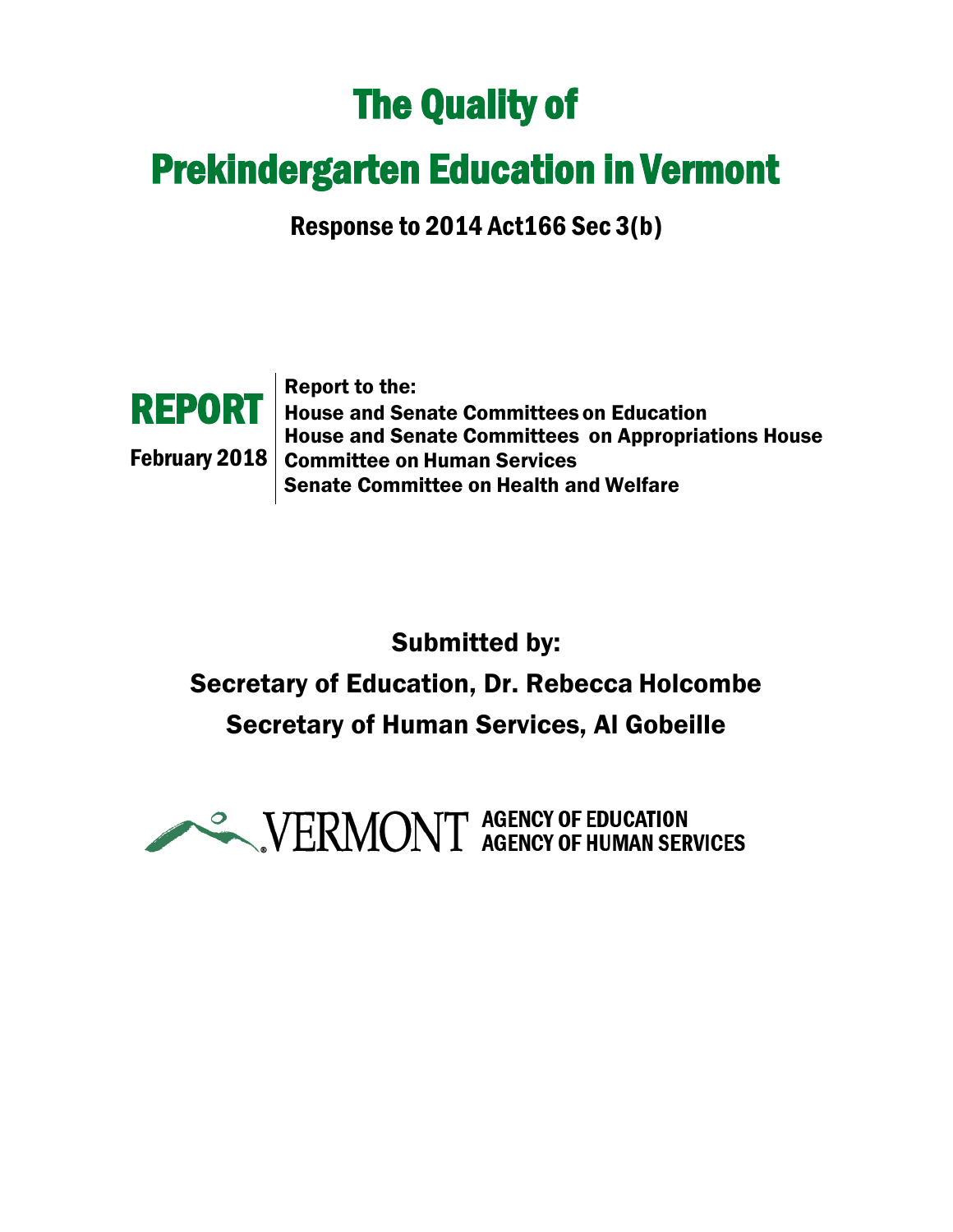# Legislation

[Act 166 of 2014.](http://legislature.vermont.gov/assets/Documents/2014/Docs/ACTS/ACT166/ACT166%20As%20Enacted.pdf) *An act relating to providing access to publicly funded prekindergarten education.*

# Introduction

In January of the 2016, 2017, and 2018 legislative sessions, the Agencies shall report to the House and Senate Committees on Education and on Appropriations, the House Committee on Human Services, and the Senate Committee on Health and Welfare regarding the quality of prekindergarten education in the State.

Act 166 of 2014 has an effective date for universal prekindergarten enrollments of July 1, 2015. The law was enacted on May 10, 2014. The implementation of the law required the promulgation of administrative rules by the Vermont State Board of Education and the timeline for adoption of the rules extended through September 2015. On November 25, 2014 an AOE/AHS memo was issued allowing school districts to choose to implement Act 166 as of July 1, 2015 or to wait one (1) year with full implementation July 1, 2016. Just under a third of school districts moved forward with implementing Act 166 in the 15/16 school year. The remaining school systems began implementing Act 166 in 16/17 school year.

# Summary of Quality of Prekindergarten Education inVermont

Act 166 Quality Standards include standards for both programs as well as qualified teachers. This report to the legislature covers both types of standards.

# ProgramStandards

Act 166 Legislation and Rules require that a public school or private prekindergarten education program shall be considered prequalified only if it meets all of the following criteria:

- 1. The public or private program receives and maintains at least one of the following quality program recognition standards:
	- a. National accreditation through the National Association for the Education of Young Children (NAEYC);
	- b. A minimum of four stars in Vermont's Step Ahead Recognition System (STARS), with at least two points in each of the five arenas; or
	- c. Three stars in Vermont STARS if the program has a plan approved by the Commissioner for the Department for Children and Families and the Secretary of Education to achieve four or more stars within two years, including at least two points in each of the five arenas.
- 2. The public or private program is currently licensed or registered, as applicable, by the Department for Children and Families, and is in good regulatory standing;

Page **2** of **4**

3. The public or private program's curricula are aligned with the Vermont Early Learning Standards.



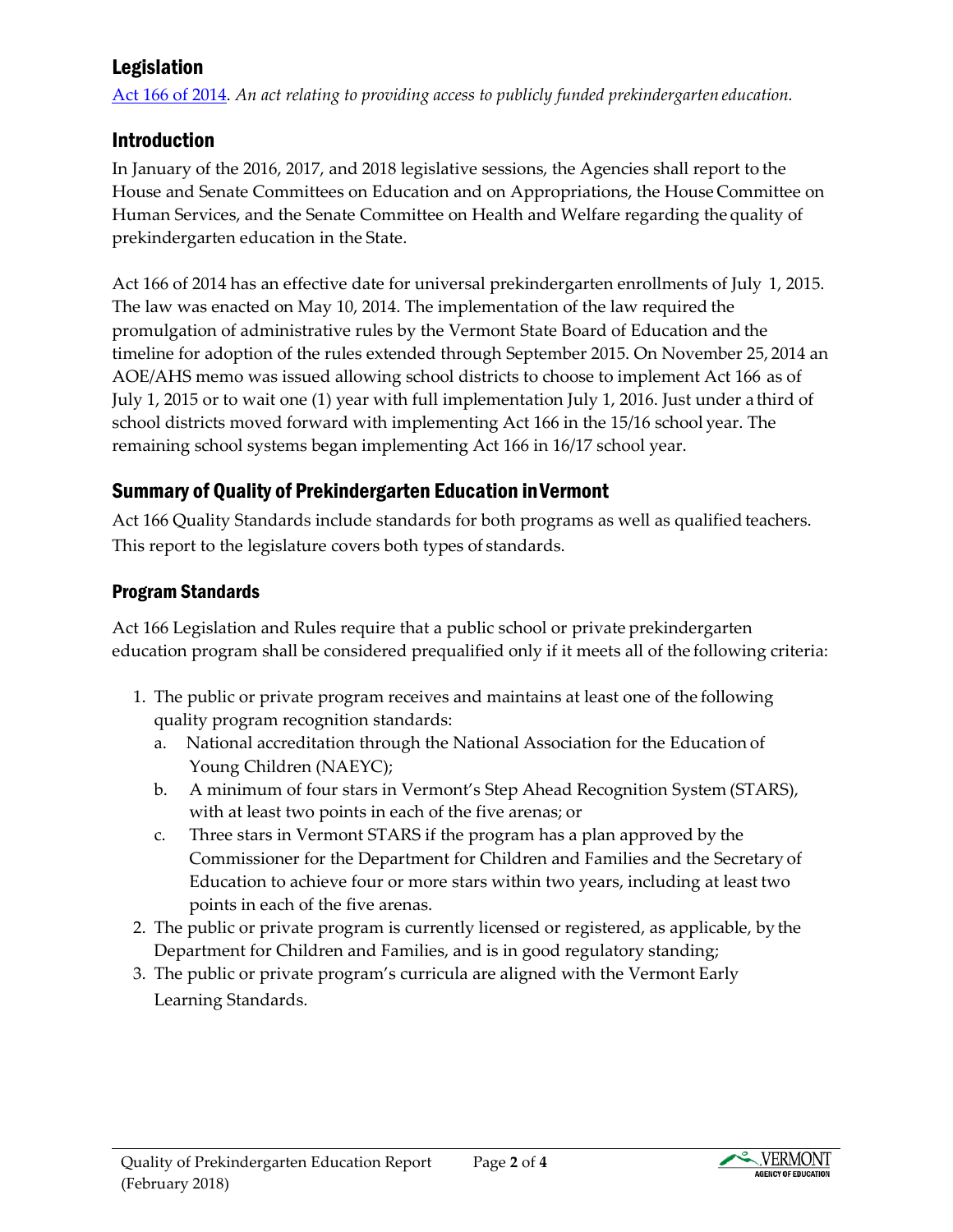#### As of November 1, 2017:

#### 382 Public and Private Early Childhood Programs are Prequalified to offer PreK

- 1. The map to the right shows where public and private PreK programs are located across five regions of the state.
- 2. There are 14 more prequalified programs this year than there were in 2016, all are private providers.
- 3. 100% of prequalified programs met all of the Act 166 program criteria above.
- 4. Public schools make up 35.6% of prequalified programs (136).
- 5. Private providers make up 64.4% of prequalified programs (246).
- 6. As represented in Table 1a below, all programs meet the program quality standards; only 10% have the lowest quality standard "3 Stars with a plan to get to 4 Stars".



Table 1: Public and Private PreK Programs and STARS ratings as of November 1, 2017.

| 5 Stars or NAEYC<br>Accredited | 4 Stars<br>39%       | 3 Stars with approved plan<br>10% |
|--------------------------------|----------------------|-----------------------------------|
| 78 public schools              | 50 public schools    | 8 public schools                  |
| 115 private programs           | 100 private programs | 31 private programs               |

#### Teacher Standards

Act 166 Legislation and Rules require staff in prequalified public and private prekindergarten education programs shall meet the following qualifications:

- 1. Teachers in each prekindergarten classroom in a district-operated prekindergarten education program shall hold a valid Vermont educator license with an endorsement in either early childhood education (ECE) or early childhood special education (ECSE);
- 2. Private prequalified prekindergarten education program operated in a licensed Center-Based Program shall employ, or contract for the services of, at least one teacher who holds a valid Vermont educator license with an endorsement in either ECE or ECSE. Ten hours that the licensed teacher is present shall coincide with the hours of prekindergarten education paid for by tuition from districts;
- 3. The operator of each registered or licensed Family Child Care Home approved as a prequalified prekindergarten education program shall ensure that one of the following requirements is met:
	- a. The operator holds a valid Vermont educator license with an endorsement in either ECE or ECSE; or
	- b. The operator employs or contracts with the services of a teacher who holds a valid